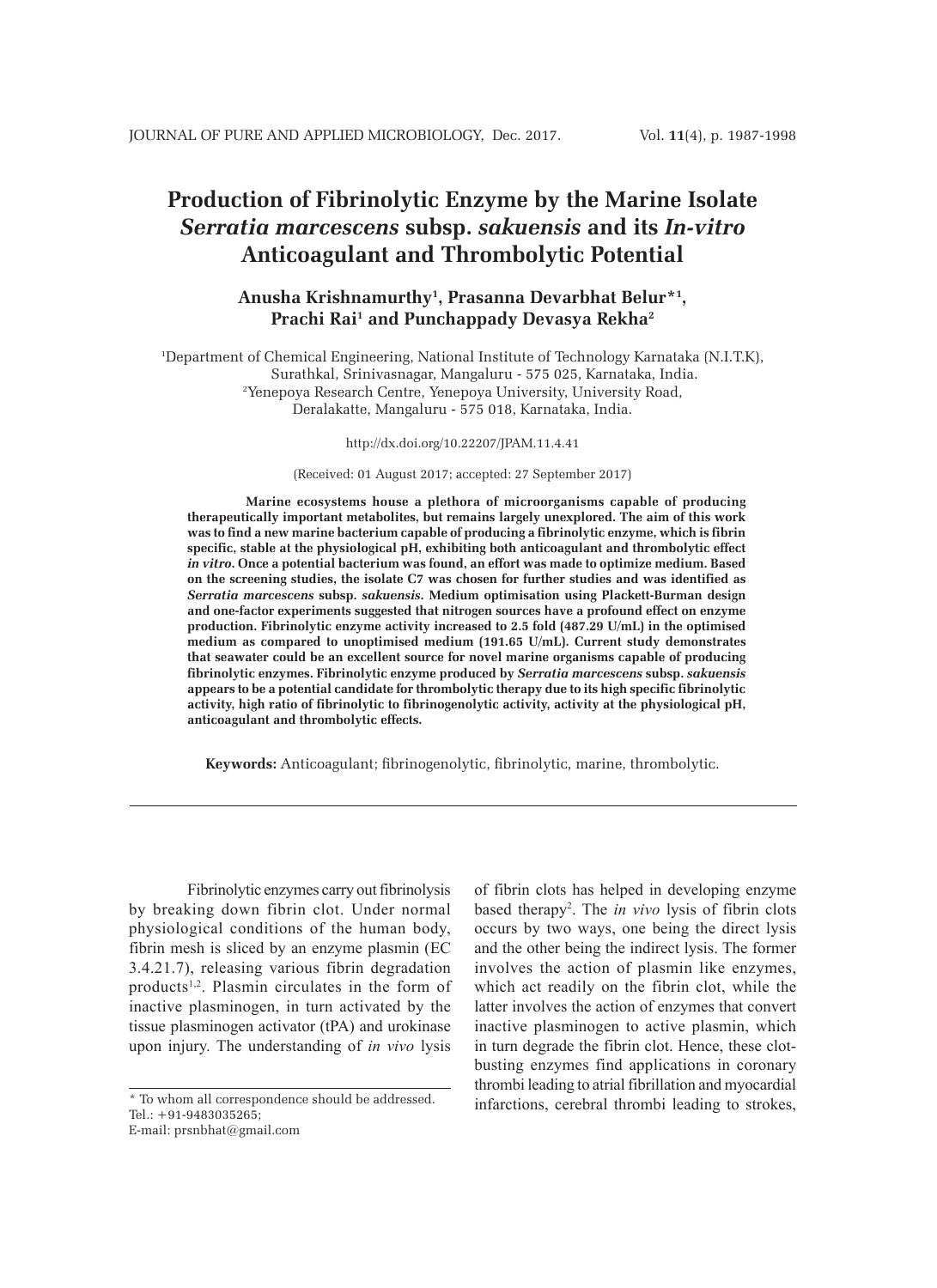pulmonary thromboemboli leading to cardiac and respiratory failure<sup>2</sup>.

Typically, a thrombus (blood clot) comprises of aggregated platelets (that form the plug) and a mesh of cross-linked fibrin proteins, the final product of the blood coagulation cascade. Often, thrombolytic agents are administered for acute myocardial infarction, wherein, the drugs act on the pre-existing thrombus or the whole clot, either by enhancing body's own fibrinolytic pathways or by mimicking certain natural thrombolytic agents such as tissue plasminogen activator (tPA). The fibrinolytic agents available today for clinical use are urokinase, tPA and streptokinase, a bacterial plasminogen activator<sup>3</sup>. Certain recombinant tPA such as Alteplase, Retaplase and Tenectaplase, and Anisterplase, which is a combination of streptokinase and tPA is also drawing much attention<sup>4</sup>. However, these are tagged with limitations such as severe bleeding complications, lower fibrin specificity, short halflives, larger therapeutic dose, allergic responses, and lysis of normal haemostatic plugs, in addition to their high costs<sup>4,5</sup>. These limitations advocate the exploration for novel fibrinolytic enzymes from newer microbial sources. Attempts have been made to discover fibrinolytic enzyme producing microbes from microorganism from edible mushroom6 , fermented foods7 and specialised niches<sup>8</sup>.

Marine ecosystem houses a plethora of microorganisms, which till date remains largely unexplored. Owing to their habitat, these marine microbes are salt tolerant, possess a diverse range of enzyme activities, and specialized mechanisms to adapt to the extreme conditions<sup>9</sup>. There have been a few reports stating the anticoagulant nature of the compounds derived from marine algae<sup>10</sup>, *Bacillus subtilis*<sup>11,12,13</sup> and also micromycetes<sup>14</sup>. Taking into account the saline nature of the seawater, the therapeutic enzymes of this origin are believed to provide an environment similar to that of the human blood, hence could be safer to use with less or no toxicity<sup>15</sup>.

Considering the significance of microorganisms of marine origin, as a source for the production of therapeutic enzymes, the present work was aimed at obtaining fibrinolytic enzymes that are fibrin specific, showing a significant fibrinolytic activity, while being safe

J PURE APPL MICROBIO*,* **11**(4), DECEMBER 2017.

for human use. Hence, experiments were designed to employ screening strategies to select a marine microorganism capable of producing a fibrinolytic enzyme, which is relatively more specific to fibrin than fibrinogen, stable at the physiological pH, exhibiting both anticoagulant and thrombolytic effect *in vitro*. Once the organism is selected based on screening studies, genotypic characterization was carried out to identify the selected one. Further attempts were made to enhance enzyme activity by medium optimisation.

# **MATERIAL AND METHODS**

Fibrin, thrombin, fibrinogen (all of human plasma origin), bovine serum albumin powder and sephadex G-100 were purchased from Sigma-Aldrich, India. Folin & Ciocalteu's phenol reagent and trichloroacetic acid were sourced from LOBA Chemie, India. Starch casein agar, agar, asparagine, Luria Bertani broth, dextrose, maltose, D-(+) galactose, soya peptone, yeast extract powder and dialysis membranes-150 were purchased from HiMedia laboratories, India. Anhydrous dextrose was obtained from Merck, India. NaCl,  $K_2HPO_4$ ,  $MgSO<sub>4</sub> H<sub>2</sub>O$ , CaCO<sub>3</sub>, CaCl<sub>2</sub> 2H<sub>2</sub>O, FeSO<sub>4</sub> were purchased from Spectrum, Nice chemicals, India. All other chemicals and reagents used were of analytical grade.

#### **Isolation and maintenance of microorganisms**

Sea water collected from a depth of 10 m, 5 km away from Surathkal Coast in the Arabian Sea, was used for the isolation of microorganisms. Sea water samples were serially diluted (up to 10- 7 ) and were plated on both starch casein agar and glucose asparagine agar and incubated at 37 °C for 48 h Composition of the glucose asparagine agar was (g/L): glucose, 10; asparagine, 0.5;  $K_2 HPO_4$ , 0.5; agar, 15 and pH 7. Individual colonies after 48 h of incubation were picked and transferred onto starch casein agar plates having antifungal agent, amphotericin (50 µg/mL). Cultures were lyophilised using a combination of  $10\%$  (w/v) sucrose and  $10\%$  (w/v) skimmed milk as cryoprotectants and stored in refrigerator for long-term use.

#### **Qualitative screening**

The fibrinolytic activity of the isolates was screened using the method described previously<sup>16</sup> with minor modifications. The cultures were plated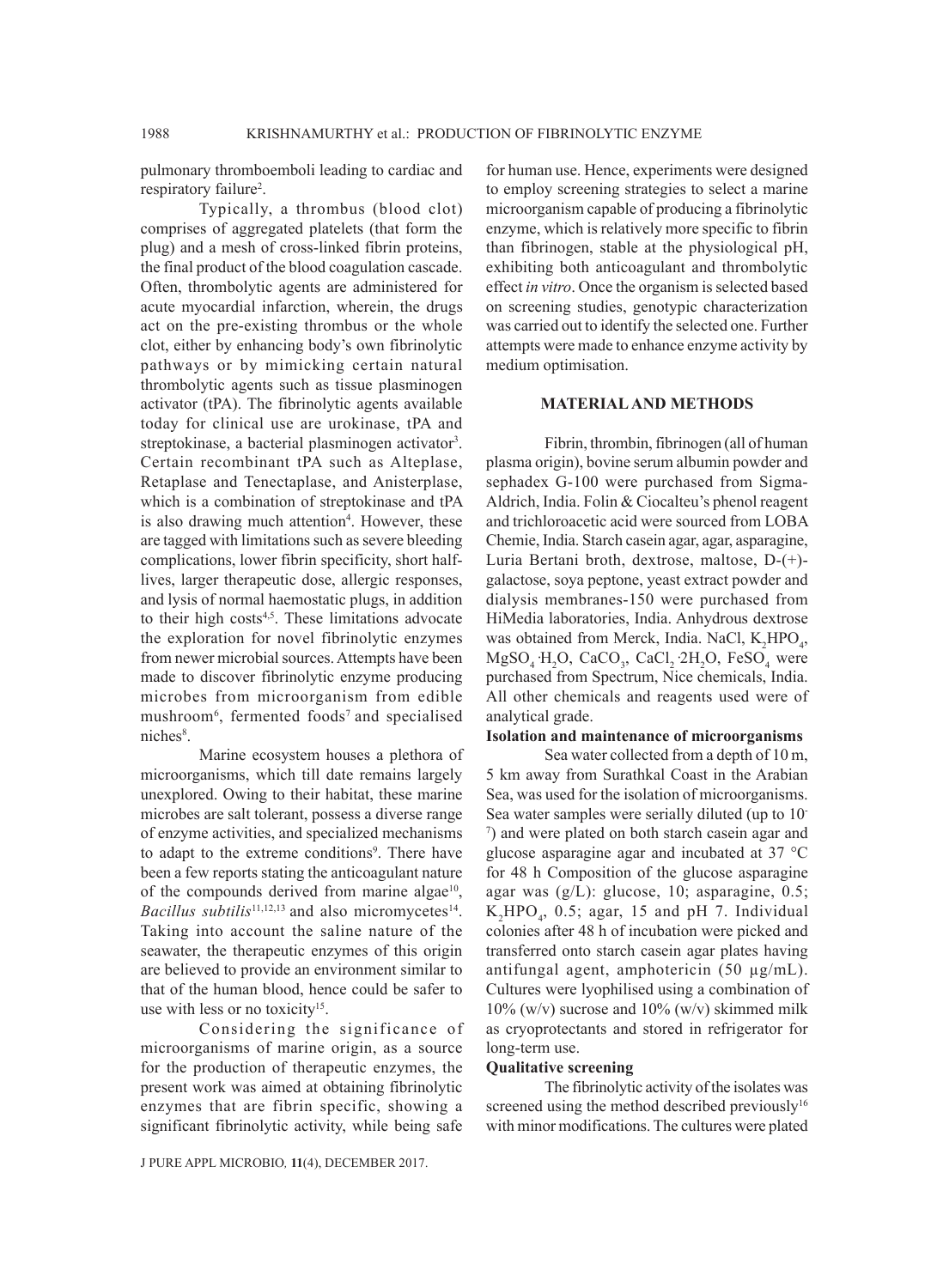on modified fibrin agar screening medium with a composition of 1.2% (w/v) agarose solution, 40 mg/mL human fibrinogen solution (prepared in 0.9 % w/v saline) and 100 U/mL human thrombin solution. These plates were then incubated at 37 °C for 7 days. The appearance of a turbid zone initially, followed by the appearance of clear zone within the turbid zone indicated the production of fibrinolytic enzyme.

The isolates, which showed turbid and clear zones, were inoculated into a sterile unoptimised medium having composition (g/L): glucose, 20; peptone, 10; yeast extract, 10 ;  $KH_2PO_4$   $3H_2O$ , 1;  $MgSO_4$   $7H_2O$ , 0.5;  $CaCl_2$   $2H_2O$ , 0.5 g/L and pH 7, incubated at 37  $^{\circ}$ C for 48 h. The cell free supernatant obtained by centrifuging the fermentation broth at  $12,000 \times g$  at  $4^{\circ}$ C for 10 min, was taken to confirm the presence fibrinogenolytic and fibrinolytic activities according to the method described by Shivaprasad *et al.*[17] with minor modifications. The cell free broth was mixed with an equal volume of fibrinogen solution (prepared by dissolving 10 mg in 50 mL of 0.9% w/v NaCl solution). Absorbance of the mixture was read at 540 nm in UV/Vis spectrophotometer (LabIndia) every 15 min, starting from  $0<sup>th</sup>$  min to  $210<sup>th</sup>$  min against a suitable blank. The experiments were carried out in duplicates and the mean values were plotted. Thrombin (100 U/mL) was used as the control.

#### **Assay for fibrinolytic activity**

To estimate fibrinolytic activity, the method described by Agrebi *et al.*11 was used with fibrin as a substrate. Substrate solution was prepared by mixing 10 mg of fibrin in 100 mL of 0.1 M glycine-NaOH buffer (pH 9). One millilitre enzyme solution was mixed with equal volume of substrate solution, incubated at 55 °C for 15 min, 0.2 M TCA solution (1 mL) was added and incubated at room temperature for 15 min to stop the reaction. The contents were centrifuged at  $10,000 \times g$  for 15 min at 4 °C to remove the precipitate. Absorbance of the supernatant was read at 280 nm against a suitable blank. A standard graph was constructed using different concentrations of tyrosine, ranging between 0 - 100 µg/mL and the absorbance was read at 280 nm. One unit of fibrinolytic enzyme activity was expressed as 1 µg of tyrosine liberated per min at 55 °C.

#### **Assay for fibrinogenolytic activity**

The fibrinogenolytic assay was carried out as described by Wang *et al.*[18] with slight modifications. In brief, substrate solution was prepared by mixing 10 mg of fibrinogen in 50 mL of 0.9% (w/v) NaCl solution. One millilitre of the substrate solution was mixed with 0.5 mL of 245 mM phosphate buffer (pH 7) and incubated at 37 °C for 5 min. As our aim was to estimate the fibrinogenolytic activity, addition of thrombin was avoided, since thrombin converts fibrinogen to fibrin. One millilitre of the diluted enzyme solution was added to the reaction mixture, followed by mixing for 5 min at 30 °C. The reaction was stopped by adding 1 mL of 0.2M TCA solution. This reaction mixture was centrifuged at 10,000  $\times g$  for 10 min at 4  $\degree$ C and the absorbance of the supernatant was read at 280 nm. One unit of fibrinogenolytic enzyme activity is expressed as 0.01 per min increase in absorbance at 280 nm. **Anticoagulant activity**

*In vitro* anticoagulant activity of the fibrinolytic enzymes was examined by the method described by Lu *et al.*19 with minor modifications. This work was carried out upon receiving the approval from the ethical committee and obtaining an informed consent from the human volunteers (healthy male volunteers) for the experimentation. One millilitre of fresh human whole blood was added to equal volume of cell free crude enzyme solutions (suitably diluted with 0.9 % w/v NaCl, pH 7.4), in a sterile glass test tube, mixed gently and incubated at 37 ºC for 6 h. Filter sterilised saline (0.9 % w/v NaCl, pH 7.4) was used as negative control. Coagulation of the blood was monitored with respect to control. Upon incubation for 6 h the supernatant liquid was decanted and the extent of clot formed was observed visually.

# **Thrombolytic activity**

The thrombolytic effect of the fibrinolytic enzymes was assessed according to the method described by Lu *et al.*19 with minor modifications. This work was carried out upon receiving the approval from the ethical committee and obtaining an informed consent from the human volunteers (healthy male volunteers) for the experimentation. Briefly, one millilitre of fresh human whole blood was allowed to clot upon incubation at 37 ºC for 1 h. Subsequently, to the solid clot formed, 1mL of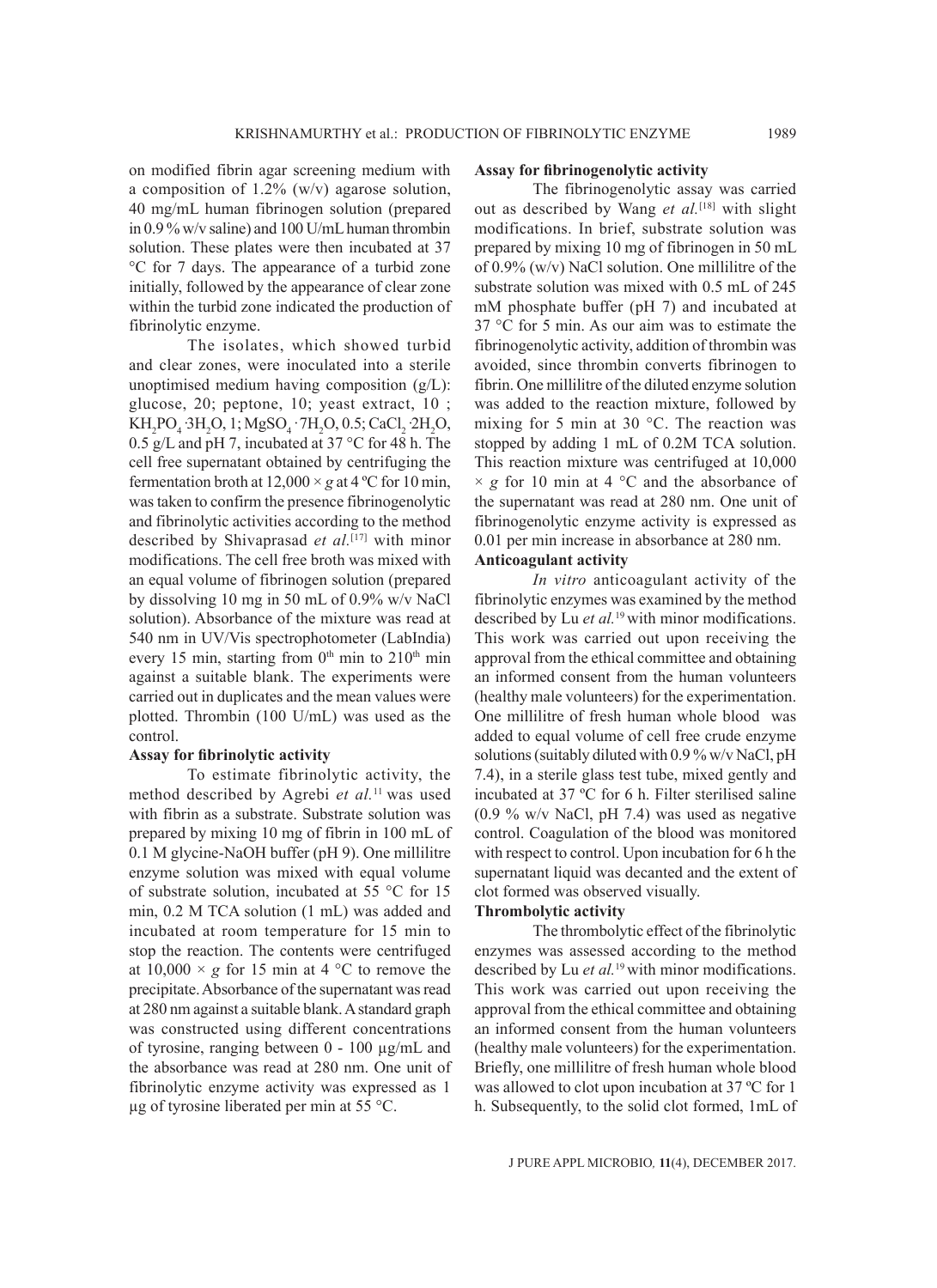cell free crude enzyme solutions (suitably diluted with 0.9 % w/v NaCl, pH 7.4) were added and incubated at 37 ºC for 6 h. Filter sterilised saline (0.9 % w/v NaCl, pH 7.4) was used as negative control. Upon incubation for 6 h the supernatant liquid was decanted and the extent of clot lysed was observed visually.

## **Partial purification of the fibrinolytic enzyme**

Four isolates selected based on the initial screening studies were cultured in the previously mentioned medium. The cell free crude enzyme solutions of cultures C1, C3, C5 and C7 were then subjected to ammonium sulphate salt precipitation at ice cold conditions. Initial trials were carried out, with varying ammonium sulphate concentrations  $(40\%, 50\%, 60\%, 70\%, \text{and } 80\% \text{ saturation (w/v)}),$ in order to determine an optimal percentage saturation of the salt required for precipitation of fibrinolytic enzyme. Care was taken to ensure that the desired final concentration of ammonium sulphate was achieved by gradually adding increasing concentrations of the salt at each step, following which the samples were centrifuged. The precipitated proteins were later dialysed against 20 mM sodium phosphate buffer of pH 7.

#### **Protein concentration**

Protein concentration of cell free broth and enzyme solutions was determined using a method as described previously<sup>[20]</sup>, using BSA (Bovine Serum Albumin) as standard and measuring the absorbance at 660 nm.

#### **Effect of pH on the partially purified enzyme**

The dialysed protein solutions were incubated with the respective buffers ranging from pH 4.0 to 9.0 for 30 min at room temperature and residual fibrinolytic enzyme activities were determined. All experiments were carried in duplicates and the average values were calculated. **Identification of the isolate**

Out of all the isolates obtained, only one microorganism was chosen based on aforesaid mentioned criteria and was characterised by 16S rRNA gene sequencing and the phylogenetic analysis was carried out (by Microbial Culture Collection, National Centre for Cell Science, Pune, India), the report was generated using EZ Taxon Database.

#### **Medium optimisation**

In order to determine the factors having a major effect on the fibrinolytic enzyme production

the Plackett-Burman design matrix was constructed using Stat-Ease Design Expert software v7.0.0 (Table 1). A total of nineteen (n) variables comprising nutritional factors such as concentration of dextrose, galactose, maltose, yeast extract, soya peptone, NaCl,  $K_2$ HPO<sub>4</sub>, MgSO<sub>4</sub>, CaCO<sub>3</sub>, FeSO<sub>4</sub>, sea water (passed through 0.22 µm filter) and eight dummy variables were screened in twenty (n+1) experiments. Each variable was examined at low (-1) and high (+1) level of concentrations. The concentrations of the factors being dextrose (1-4% w/v), galactose (1-4% w/v), maltose (1-4% w/v), yeast extract  $(0.5 - 2\% \text{ w/v})$ , soya peptone  $(0.5 2\%$  w/v), NaCl (0.01 - 0.05% w/v), K<sub>2</sub>HPO<sub>4</sub>(0.01  $-0.05\%$  w/v), MgSO<sub>4</sub>(0.05 - 0.15% w/v), CaCO<sub>3</sub> (0.05 - 0.15% w/v),  $\text{FeSO}_4(0.01 - 0.05\% \text{ w/v})$ , sea water  $(1 - 5\% \text{ v/v})$ . All the trials were conducted in 250 mL Erlenmeyer flasks, with a medium volume of 100 mL, with 5 %  $(v/v)$  inoculum concentration. The initial medium pH was 7.0 to 7.2, incubated in an incubator shaker at 150 rpm, at 37 ºC for 48 h. Samples were withdrawn after every 8 h. All experiments were carried out in duplicates, the average of enzyme activities were calculated and taken as response. The data obtained was analysed with the help of Design Expert v7.0.0. Pareto chart and normal plot were constructed to determine the most significant factors that influence the fibrinolytic enzyme production.

Experiments were conducted to ascertain the effect of carbon sources on the fibrinolytic enzyme production, when incorporated into the medium. A flask with no carbon source having the following components ( $\frac{\partial}{\partial y}$  w/v): yeast extract 2, soya peptone 2, NaCl 0.05, CaCO<sub>3</sub> 0.15, FeSO<sub>4</sub> 0.05 and seawater 5% v/v was used as control. Different carbon sources such as dextrose, galactose, maltose and starch, with their respective concentrations maintained constant at 1% w/v were added one at a time, while the other components remained the same as that in control.

Based upon the results obtained from Plackett-Burman design of experiments, a separate set of experiments were conducted to determine the effect of various nitrogen sources, which were found to be highly significant. The concentration of nitrogen sources were varied in the range of  $3\%$  w/v to 9% w/v. While the other components with their respective concentrations were their respective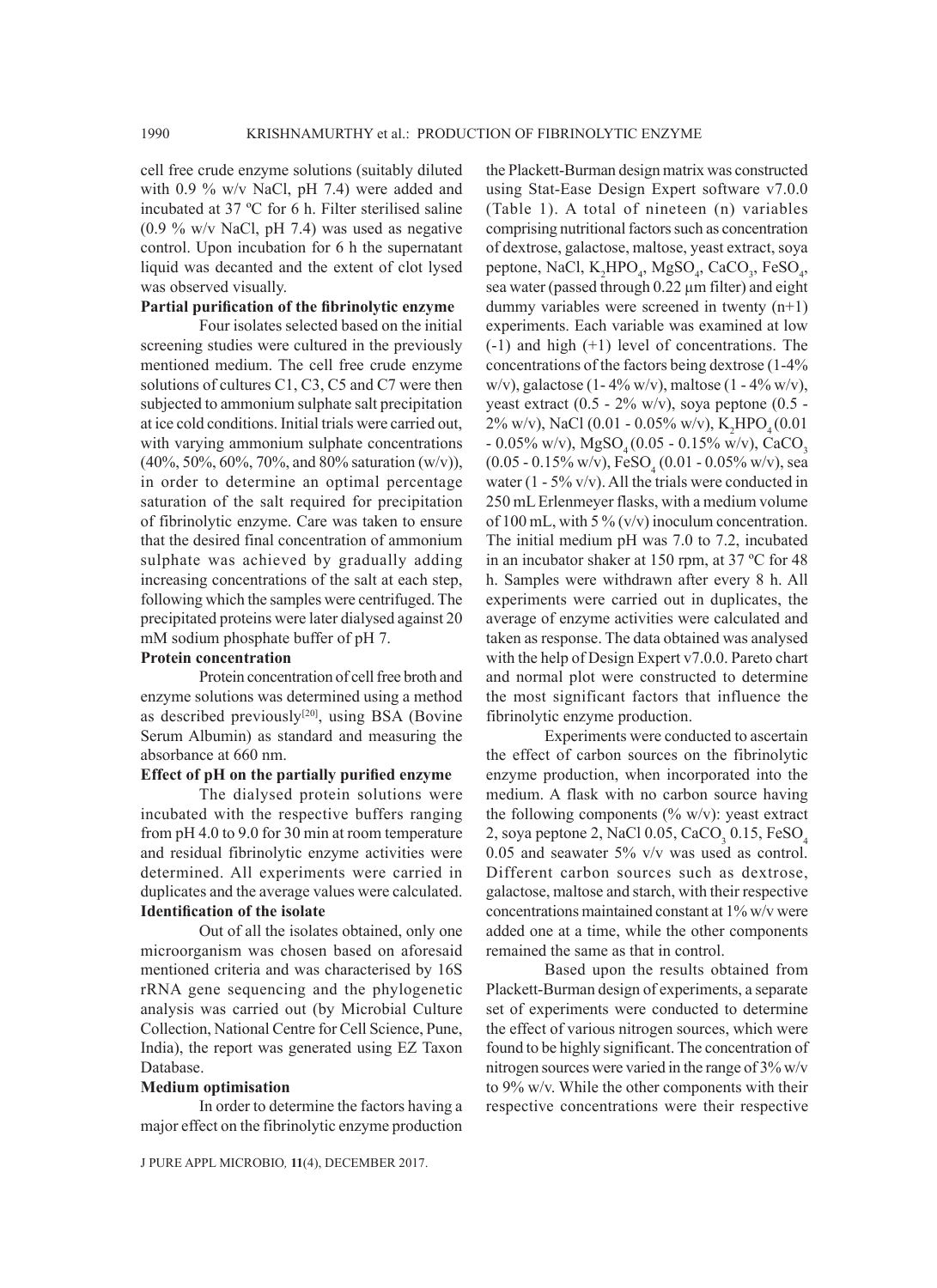concentrations were  $(\% w/v)$ : soya peptone 2, NaCl 0.05,  $CaCO_3$  0.15 and  $FeSO_4$  0.05.

#### **RESULTS**

# **Isolation and screening**

In this study, eight bacterial strains designated as C1, C2, C3, C4, C5, C6, C7 and C8 were isolated from the seawater sample and in the initial screening experiments using modified fibrin agar plates, six isolates tested positive for fibrinogenolytic and fibrinolytic enzyme production. The appearance of turbid zone during the initial 48 h of incubation, followed by the appearance of clear zone within the turbid zone after prolonged incubation for 7 days (Figure 1A) indicated the presence of extracellular enzyme. Colony morphologies of the 6 isolates that tested positive for the production of fibrinogenolytic/ fibrinolytic enzyme were studied (Table 2).

Qualitative measurement of fibrinolytic/ fibrinogenolytic activity of cell free broth showed that all the six isolates showed instant increase in the absorbance when cell free broth was mixed with fibrinogen solution (Figure 1B). On the contrary, thrombin solution, which was used as the control, took almost 50 min to show the same degree of absorbance. In case of isolates C8 and C6, the absorbance showed an increasing trend up to 105 min and 150 min respectively, whereas other isolates did not show any further increase in absorbance. However, the duration of both fibrinogenolytic and fibrinolytic activities observed varied among isolates.

As the qualitative screening could only confirm the presence of fibrinolytic/ fibrinogenolytic activity of the selected isolates, accurate determination of fibrinolytic activity and fibrinogenolytic activity of each individual isolate was necessary to select the most desired one. Using

| Std            | Run            | <b>Block</b> | Factors*     |      |      |              |      |      |      |              | Response 1 |      |      |          |
|----------------|----------------|--------------|--------------|------|------|--------------|------|------|------|--------------|------------|------|------|----------|
|                |                |              | 1 A          | 2B   | 3C   | 4D           | 5E   | 6F   | 7G   | 8H           | 9J         | 10K  | 11L  | Total    |
|                |                |              |              |      |      |              |      |      |      |              |            |      |      | Enzyme   |
|                |                |              |              |      |      |              |      |      |      |              |            |      |      | Activity |
|                |                |              |              |      |      |              |      |      |      |              |            |      |      | U/mL     |
| 1              | 1              | Block 1      | 1            | 1    | $-1$ | $-1$         | 1    | 1    | 1    | 1            | $-1$       | 1    | $-1$ | 290.27   |
| 16             | $\mathfrak{2}$ | Block 1      | 1            | 1    | 1    | 1            | $-1$ | 1    | $-1$ | 1            | $-1$       | $-1$ | $-1$ | 257.47   |
| $\mathfrak{Z}$ | 3              | Block 1      | 1            | $-1$ | 1    | 1            | $-1$ | $-1$ | 1    | 1            | 1          | 1    | $-1$ | 264.85   |
| 5              | 4              | Block 1      | $-1$         | 1    | 1    | $-1$         | 1    | 1    | $-1$ | $-1$         | 1          | 1    | 1    | 261.8    |
| 15             | 5              | Block 1      | 1            | 1    | 1    | $-1$         | 1    | $-1$ | 1    | $-1$         | $-1$       | $-1$ | $-1$ | 296.63   |
| 13             | 6              | Block 1      | 1            | $-1$ | 1    | $-1$         | 1    | $-1$ | $-1$ | $-1$         | $-1$       | 1    | 1    | 317.99   |
| 7              | 7              | Block 1      | $-1$         | $-1$ | $-1$ | $\mathbf{1}$ | 1    | $-1$ | 1    | $\mathbf{1}$ | $-1$       | $-1$ | 1    | 259.26   |
| 9              | 8              | Block 1      | 1            | $-1$ | $-1$ | $-1$         | $-1$ | 1    | 1    | $-1$         | 1          | 1    | $-1$ | 289.25   |
| 11             | 9              | Block 1      | $\mathbf{1}$ | $-1$ | 1    | $-1$         | $-1$ | $-1$ | $-1$ | 1            | 1          | $-1$ | 1    | 288.75   |
| 19             | 10             | Block 1      | 1            | $-1$ | $-1$ | 1            | 1    | 1    | 1    | $-1$         | 1          | $-1$ | 1    | 265.61   |
| $\overline{c}$ | 11             | Block 1      | $-1$         | 1    | 1    | $-1$         | $-1$ | 1    | 1    | 1            | 1          | $-1$ | 1    | 247.05   |
| 17             | 12             | Block 1      | $-1$         | 1    | 1    | 1            | 1    | $-1$ | 1    | $-1$         | 1          | $-1$ | $-1$ | 239.42   |
| 6              | 13             | Block 1      | $-1$         | $-1$ | 1    | 1            | $-1$ | 1    | 1    | $-1$         | $-1$       | 1    | 1    | 269.93   |
| 20             | 14             | Block 1      | $-1$         | $-1$ | $-1$ | $-1$         | $-1$ | $-1$ | $-1$ | $-1$         | $-1$       | $-1$ | $-1$ | 261.55   |
| 14             | 15             | Block 1      | 1            | 1    | $-1$ | 1            | $-1$ | 1    | $-1$ | $-1$         | $-1$       | $-1$ | 1    | 278.32   |
| $\overline{4}$ | 16             | Block 1      | 1            | 1    | $-1$ | 1            | 1    | $-1$ | $-1$ | 1            | 1          | 1    | 1    | 309.59   |
| 12             | 17             | Block 1      | $-1$         | 1    | $-1$ |              | $-1$ | $-1$ | $-1$ | $-1$         | 1          | 1    | $-1$ | 342.14   |
| 18             | 18             | Block 1      | $-1$         | $-1$ | 1    | 1            | 1    | 1    | $-1$ | 1            | $-1$       | 1    | $-1$ | 405.95   |
| $10\,$         | 19             | Block 1      | $-1$         | 1    | $-1$ | $-1$         | $-1$ | $-1$ | 1    | 1            | $-1$       | 1    | 1    | 376.97   |
| $\,$ 8 $\,$    | 20             | Block 1      | $-1$         | $-1$ | $-1$ | $-1$         | 1    | 1    | $-1$ | 1            | 1          | $-1$ | $-1$ | 346.72   |

**Table 1.** Plackett-Burman design matrix generated by Design Expert 7.0

\* A:Dextrose g/L, B:Galactose g/L, C:Maltose g/L, D:Yeast Extract g/L, E:Soya Peptone g/L, F:NaCl g/L, G:K<sub>2</sub>HPO<sub>4</sub> g/L, H:MgSO<sub>4</sub> g/L, J:CaCO<sub>3</sub> g/L, K:FeSO<sub>4</sub> g/L, L:Sea Water mL/L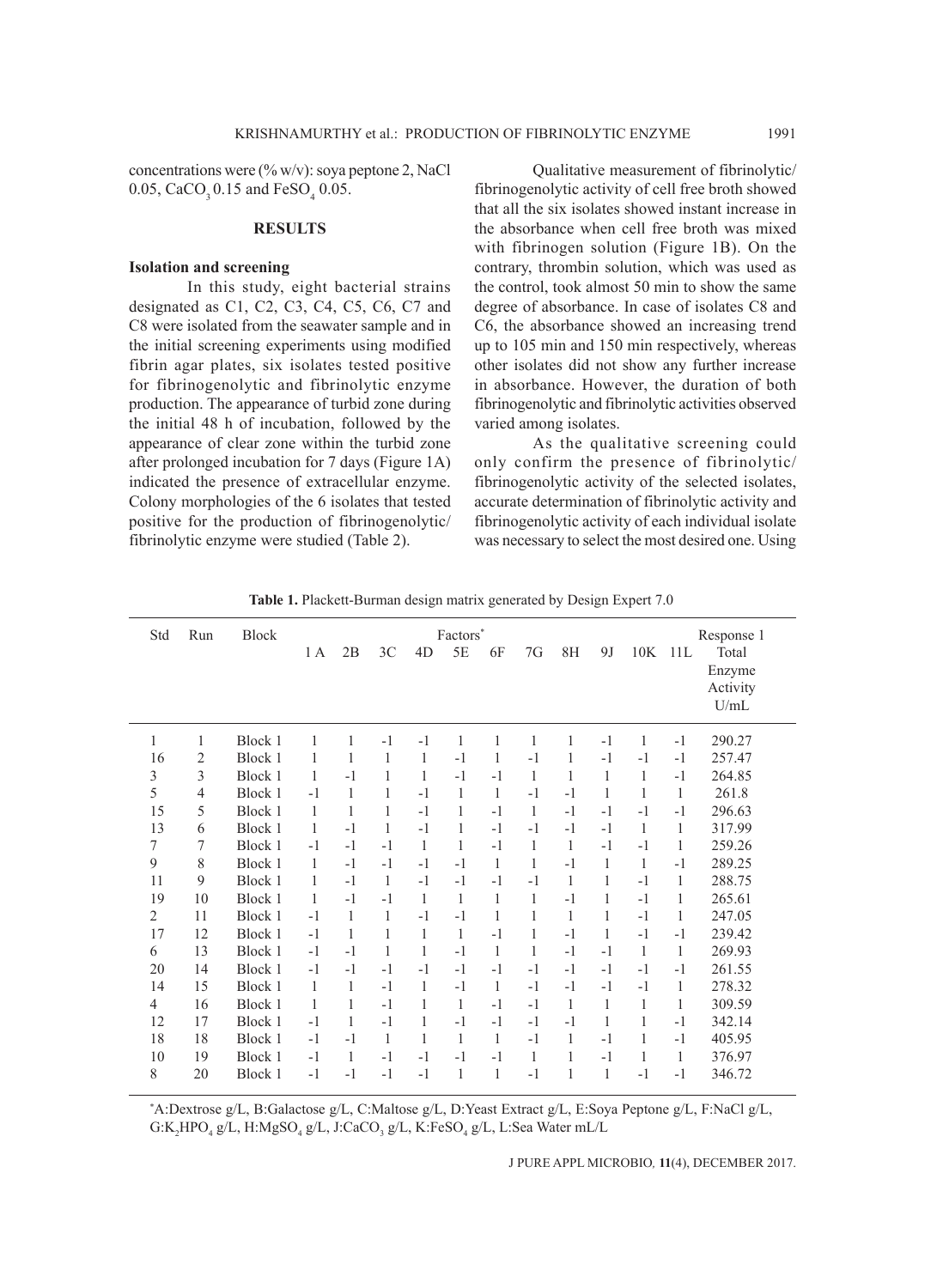specific estimation methods, fibrinogenolytic and fibrinolytic activities for the cell free crude enzyme extracts of all 6 isolates were determined, and the simplified ratios of fibrinolytic to fibrinogenolytic activity were calculated accordingly, as seen in Table 3. The protein concentration of cell free broth was determined for all the cultures and was used to calculate specific fibrinolytic and fibrinogenolytic activity of all the culture broths. The isolate C5 showed the highest specific fibrinolytic and fibrinogenolytic activity (Table. 3). However, the ratio of specific fibrinolytic to specific fibrinogenolytic activity was 7:1 for C5 isolate while, it was 8:1 for C7 isolate. This indicated that the enzyme produced is primarily a fibrinolytic enzyme and that fibrinogenolytic activity could be an additional function due to the availability of fibrinogen as substrate.

# **Anticoagulant activity**

As shown in Figure 2A, clotting of blood had occurred in presence of normal saline

(control) after 6 h whereas, in presence of the crude enzyme solutions, the clot formation was reduced. Particularly, in the test tube containing crude enzyme extract produced by C7 isolate, a miniscule amount of blood clot was formed after 6 h. These results indicated that the crude enzyme extracts exhibit significant anticoagulant activity *in vitro* as compared to the control.

#### **Thrombolytic activity**

Thrombolytic activity of the crude enzymes was indicated by the blood clot dissolution upon incubation for 6 h (Figure 2B). However, in the control tubes (normal saline) there was no clot dissolution. The enzymes produced by the isolates C5 and C7 showed relatively greater clot lysis in comparison to the other enzymes. The results obtained indicated the thrombolytic action of the fibrinolytic enzymes produced.

# **Partial purification and effect of pH**

Four isolates (C1, C3, C5 and C7) were selected based on the initial screening studies.

| Isolates       | Colour            | Shape                   | Elevation | Margin             | Surface    | Density     | Consistency        | Gram<br>stain |
|----------------|-------------------|-------------------------|-----------|--------------------|------------|-------------|--------------------|---------------|
| C <sub>1</sub> | White             | Filamentous             | Flat      | <b>Filamentous</b> | Smooth     | Translucent | Hard to<br>get off | $+ve$         |
| C <sub>3</sub> | Grey              | Irregular               | Raised    | Undulate           | Rough      | Opaque      | Dry                | $+ve$         |
| C <sub>5</sub> | White             | Spindle.<br>filamentous | Flat      | Entire             | Smooth     | Transparent | Hard to<br>get off | $+ve$         |
| C <sub>6</sub> | Orange            | Circular                | Convex    | Entire             | Glistening | Opaque      | Mucoid             | $+ve$         |
| C7             | White             | Filamentous             | Convex    | Entire             | Smooth     | Translucent | Viscid             | -ve           |
| C8             | Creamish<br>white | Circular                | Convex    | Entire             | Smooth     | Opaque      | <b>Butyrous</b>    | $+ve$         |

**Table 2.** Colony morphologies and gram staining properties of the six isolates

**Table 3.** Fibrinolytic and fibrinogenolytic activities of the cell free crude enzyme solutions of the six isolates

| Isolate        | Total<br>Protein<br>(mg) | Total<br>Fibrinolytic<br>Enzyme<br>Activity<br>(U/ml) | Specific<br>Fibrinolytic<br>Enzyme<br>Activity*<br>$(U/mg)$ protein) | Total<br>Fibrinogenolytic<br>Enzyme<br>Activity<br>(U/ml) | Specific<br>Fibrinogenolytic<br>Enzyme<br>Activity*<br>$(U/mg)$ protein) | Fibrinolytic:<br>Fibrinogenolytic<br>ratio |
|----------------|--------------------------|-------------------------------------------------------|----------------------------------------------------------------------|-----------------------------------------------------------|--------------------------------------------------------------------------|--------------------------------------------|
| C <sub>7</sub> | 2.51                     | 191.65                                                | $76.26 \pm 0.03$                                                     | 24.95                                                     | $9.93 \pm 0.01$                                                          | 8:1                                        |
| C <sub>5</sub> | 2.19                     | 195.67                                                | $88.98 \pm 0.07$                                                     | 27.93                                                     | $12.70 \pm 0.07$                                                         | 7:1                                        |
| C <sub>3</sub> | 2.31                     | 181.28                                                | $78.44 \pm 0.28$                                                     | 28.81                                                     | $12.46 \pm 0.02$                                                         | 7:1                                        |
| C <sub>1</sub> | 2.76                     | 158.40                                                | $57.49 \pm 0.01$                                                     | 27.89                                                     | $10.12 \pm 0.04$                                                         | 6:1                                        |
| C <sub>6</sub> | 2.47                     | 163.25                                                | $66.01 \pm 0.0$                                                      | 27.87                                                     | $11.26 \pm 0.01$                                                         | 6:1                                        |
| C8             | 2.73                     | 186.97                                                | $68.51 \pm 0.10$                                                     | 27.18                                                     | $9.95 \pm 0.0$                                                           | 7:1                                        |

\*Data represents mean  $\pm$  SD (n = 2).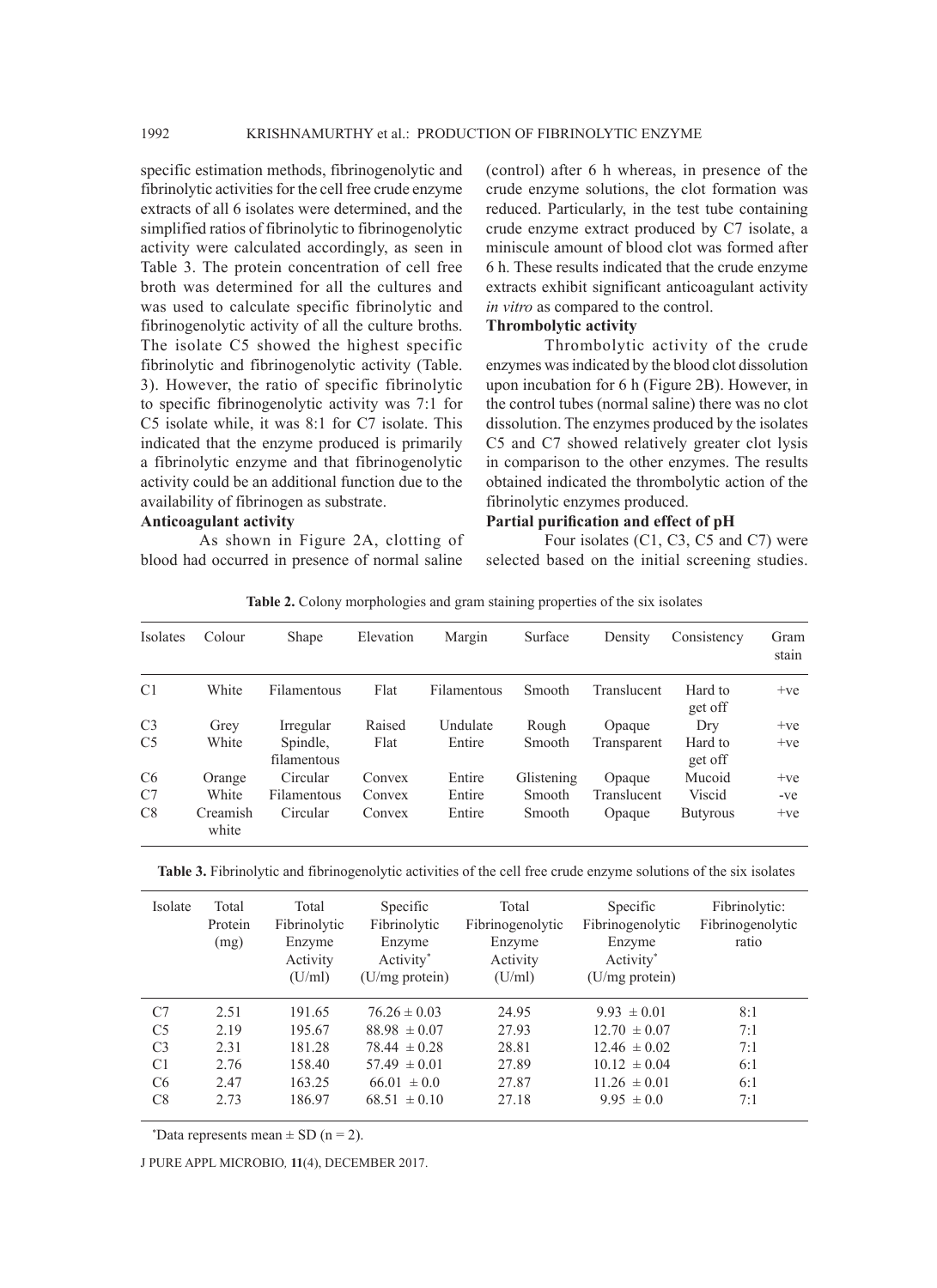Although C1 showed a relatively lesser fibrinolytic activity (Table 3), it showed reasonable clot lysis upon observation during *in vitro* trials (Figure 2). Further, the cell free supernatants of these isolates were partially purified and their fibrinolytic activities were estimated (Table 4). The effect of varying pH on the partially purified enzymes was also studied, in order to understand the optimum pH range for the enzyme (Figure 3). Isolate C7 showed a maximum specific activity of 104.89 U/ mg at pH 6.0 and 80.58 U/mg at pH 7.0, showing about 23% decrease in activity. However, in comparison to other isolates, the maximum specific activity showed by C7 in the human physiological pH range is higher than other isolates. In addition, enzyme from C7 isolate also showed excellent anticoagulant and thrombolytic effect *in vitro*, and showed higher fibrinolytic/ fibrinogenolytic activity ratio (8:1) compared to the enzymes from other isolates. Hence, C7 was chosen for further studies.

# **Identification of isolate C7**

The organism was identified as *Serratia marcescens* subsp. *sakuensis* by 16S rRNA gene sequencing. The sequence data showed a pair

| <b>Table 4.</b> Fibrinolytic activity upon partial |  |
|----------------------------------------------------|--|
| purification                                       |  |

| SL.<br>No.     | Isolate        | Specific Fibrinolytic Enzyme<br>Activity <sup>*</sup> (U/mg protein) |
|----------------|----------------|----------------------------------------------------------------------|
|                | C1             | $10.91 \pm 0.02$                                                     |
| $\mathfrak{D}$ | C <sub>3</sub> | $24.46 \pm 0.24$                                                     |
| $\mathcal{E}$  | C <sub>5</sub> | $64.02 \pm 0.12$                                                     |
|                | ( '7           | $9030 \pm 01$                                                        |
|                |                |                                                                      |

\*Data represents mean  $\pm$  SD (n = 2).

**Table 5.** Effect of carbon source on fibrinolytic enzyme production

| SL.         | Carbon                                                              | <b>Total Enzyme</b>                                                                                |
|-------------|---------------------------------------------------------------------|----------------------------------------------------------------------------------------------------|
| No.         | Source                                                              | Activity <sup>*</sup> (U/mL)                                                                       |
| 2<br>3<br>5 | None (Control)<br>Dextrose<br>Galactose<br>Maltose<br><b>Starch</b> | $229 \pm 3.28$<br>$239.93 \pm 0.71$<br>$231.79 \pm 3.88$<br>$228.74 \pm 1.98$<br>$214.26 \pm 4.24$ |

\*Data represents mean  $\pm$  SD (n = 2).

wise sequence similarity of 99.72% with *Serratia marcescens* subsp. *sakuensis*21. The phylogenetic tree of C7 is shown in Figure 4, and the 16S rRNA sequence was submitted to GenBank database at NCBI with the accession number KU296189.1. **Medium optimisation**

Selection of the most significant factor was made using the Plackett-Burman design. The design matrix (Table 1) was generated by Design Expert 7.0 (Stat ease, Inc.). The mean square value and F test value for yeast extract (D) and soya peptone (E) was higher than that for other nutritional and dummy variables indicating that these two are important nutritional components affecting the fibrinolytic enzyme production (data not shown). Larger F value of 22.79 and *p* value of 0.0001 implied that the model was significant. The coefficient of determination,  $R^2$  for the model was 0.9691 showing the goodness of fit of the model. The adjusted  $\mathbb{R}^2$  was 0.9265. These values indicate good adequacy of the model. The Pareto chart offers a convenient way to view the results obtained. It shows the significance of the variables affecting the enzyme production. From the Pareto chart (Figure 5) it can be observed that only two factors namely yeast extract and soya peptone out of eleven nutritional factors had a large positive influence on the fibrinolytic enzyme production. Nevertheless, galactose,  $\text{FeSO}_4$ , sea water,  $\text{CaCO}_3$ and NaCl showed minimal positive effect on the enzyme production. None of the carbon sources incorporated in the study was found to have a major positive significant effect on the fibrinolytic enzyme production. Further experiments were performed to confirm the minimal significant contribution of carbon source when incorporated in the medium. From Table 5 it was observed that there was a marginal change in fibrinolytic enzyme

**Table 6.** Effect of varying concentration of yeast extract on fibrinolytic enzyme production

| SL.<br>No. | Yeast Extract<br>$(\% w/v)$ | Total enzyme<br>activity <sup>*</sup> (U/mL) |  |
|------------|-----------------------------|----------------------------------------------|--|
|            | 30                          | $381.85 \pm 0.73$                            |  |
|            | 60                          | $448.12 \pm 0.45$                            |  |
|            | 90                          | $487.29 \pm 1.00$                            |  |
|            |                             |                                              |  |

\*Data represents mean  $\pm$  SD (n = 2).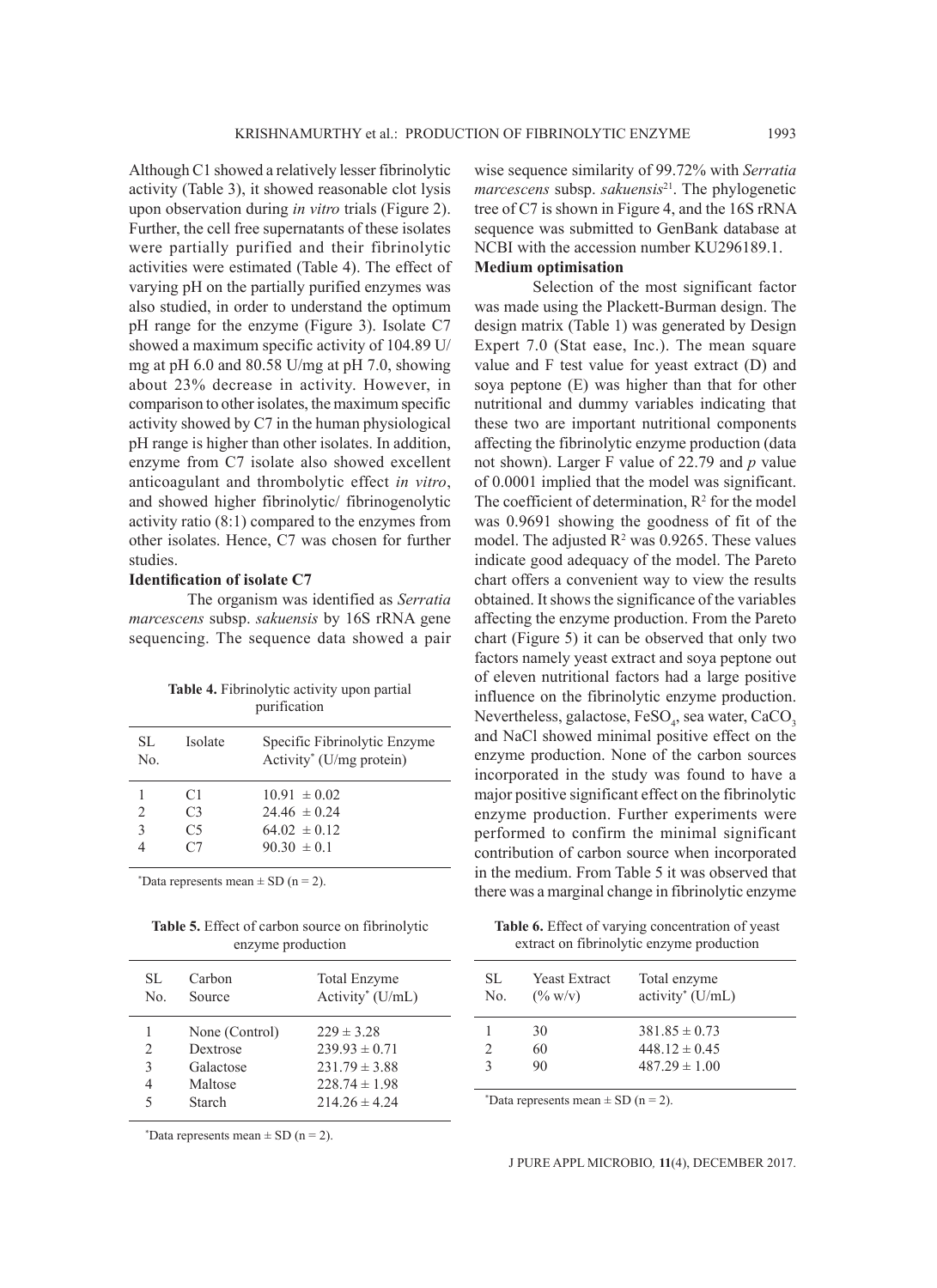activity as compared to that in the control where no carbon source was incorporated. The result obtained has showed that incorporation of carbon source does not enhance the fibrinolytic enzyme production significantly.

As it was observed that the incorporation of nitrogen source contributed significantly to the production of fibrinolytic enzyme, separate set of experiments were conducted by varying the concentration of most Table 6 significant factor (yeast extract) (Figure 5) and the fibrinolytic enzyme activity was determined (Table 6). From the results obtained, it was observed that, with the increase in the concentration of yeast extract the enzyme activity also increased (487.29 U/mL). There was a 2.5 fold increase in the fibrinolytic enzyme activity compared to an enzyme activity of 191.65 U/mL obtained in an unoptimised medium (Table 3). The results suggest that the organism has a remarkably high nitrogen demand.

## **DISCUSSION**

Specificity of the fibrinolytic enzyme towards fibrin becomes a critical parameter while evaluating its potential as therapeutic agent. A



**Fig. 1.** Screening A) Qualitative screening (appearance of clear zone within the turbid zone on modified fibrin agar plate), B) Spectrophotometric analysis for the confirmation of presence of the fibrinogenolytic and fibrinolytic activities of the cell free crude enzyme solutions: C1 (closed diamond), C3 (closed circle), C5 (minus), C6 (plus), C7 (closed triangle), C8 (cross). Absorbance of the substrate incubated with thrombin (closed square) was also recorded, and used as control. Experiments were conducted in duplicates, and results were plotted as mean



**Fig. 2.** *In vitro* assays A) Visualisation of anticoagulant effect of the cell free crude enzyme solutions on human blood *in vitro*; formation of blood clots after incubation with the cell free crude enzyme solutions for 6 hours, the plasma decanted, B) Visualisation of lysis of pre-formed blood clots by the cell free crude enzyme solutions *in vitro*; clot lysis observed upon 6 hours of incubation of blood clots with the cell free crude enzyme solutions, the plasma decanted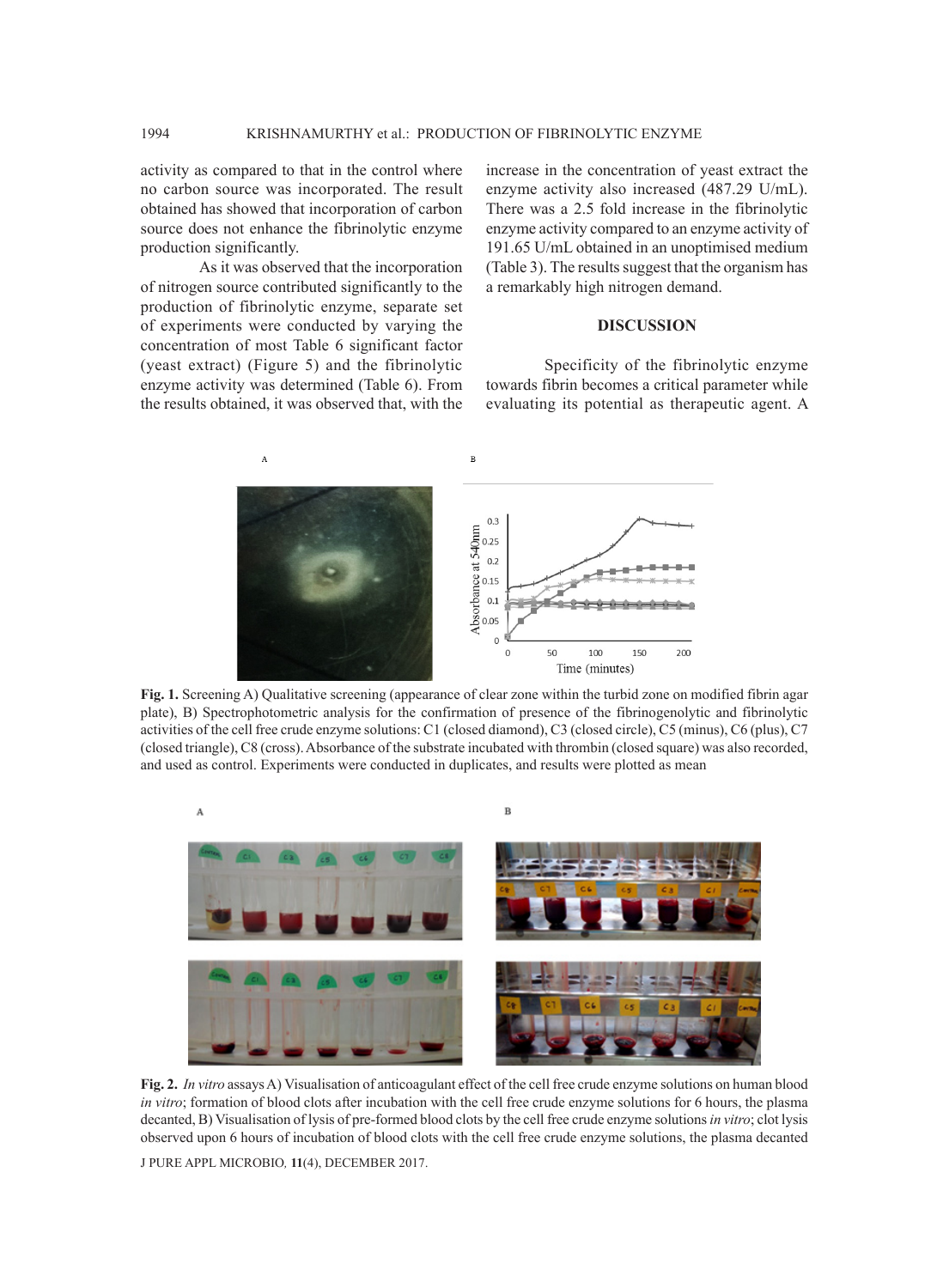quick review of the existing literature, showed that most of the microorganisms capable of producing a fibrinolytic enzyme, also produce fibrinogenolytic enzyme[22,23], whereby making the enzyme less fibrin specific. In these reports, time dependent degradation of fibrinogen by the enzyme has been demonstrated by loading on to SDS-PAGE, but the fibrinogenolytic activities have not been quantified. In the present study, we have estimated the fibrinogenolytic activity to calculate the ratio of fibrinolytic to fibrinogeolytic activity, which in turn provides information about the specificity of the enzyme towards fibrin. Eight isolates obtained upon plating the sea water collected from a depth of 10 m, 5 km away from Surathkal Beach in the Arabian Sea were subjected



**Fig. 3.** Effect of pH on fibrinolytic activity of partially purified fibrinolytic enzyme of the four isolates: C1 (closed circle), C3 (closed square), C5 (closed diamond), C7 (closed triangle)

to initial qualitative screening studies using fibrin agar screening medium. Of all the isolates, only six isolates showed the appearance of turbid zone initially, indicating the conversion of fibrinogen to fibrin due to fibrinogenolytic activity, followed by the subsequent appearance of a clear zone within the turbid zone indicating the fibrinolytic activity. Estimation of fibrinolytic activity and fibrinogenolytic activity of cell free broth obtained from each individual isolates showed that the ratio ranged from 6:1 to 8:1. Similar results were reported in the aqueous extracts of *Moringa oleifera* (Moringaceae) leaves<sup>[24]</sup>, root and latex extracts of *Asclepiadaceae* plants<sup>25</sup>, and *Calotropis gigantean*17. Here, the increase in absorbance is due to the increase in turbidity as a result of fibrinogenolytic activity involving the conversion of fibrinogen to fibrin clot. After reaching the peak absorbance, a gradual decrease was observed in all the cases, perhaps due to the breakdown of the fibrin clot into the fibrin degradation products.

Further, anticoagulant and thrombolytic effect of each culture was assessed by carrying out *in vitro* assays using human blood and cell free broth. The *in vitro* studies conducted revealed that the isolate C7 exhibited significant anticoagulant and thrombolytic activities, in comparison to the other five isolates. Similar results were obtained by Ju *et al.*26 and Lu *et al.*<sup>19</sup> with the bacterial strains *Streptomyces* sp. XZNUM 00004 and *Paenibacillus polymyxa* EJS-3 respectively. The results obtained, also concur with the findings of



**Fig. 4.** Phylogenetic tree of the isolate C7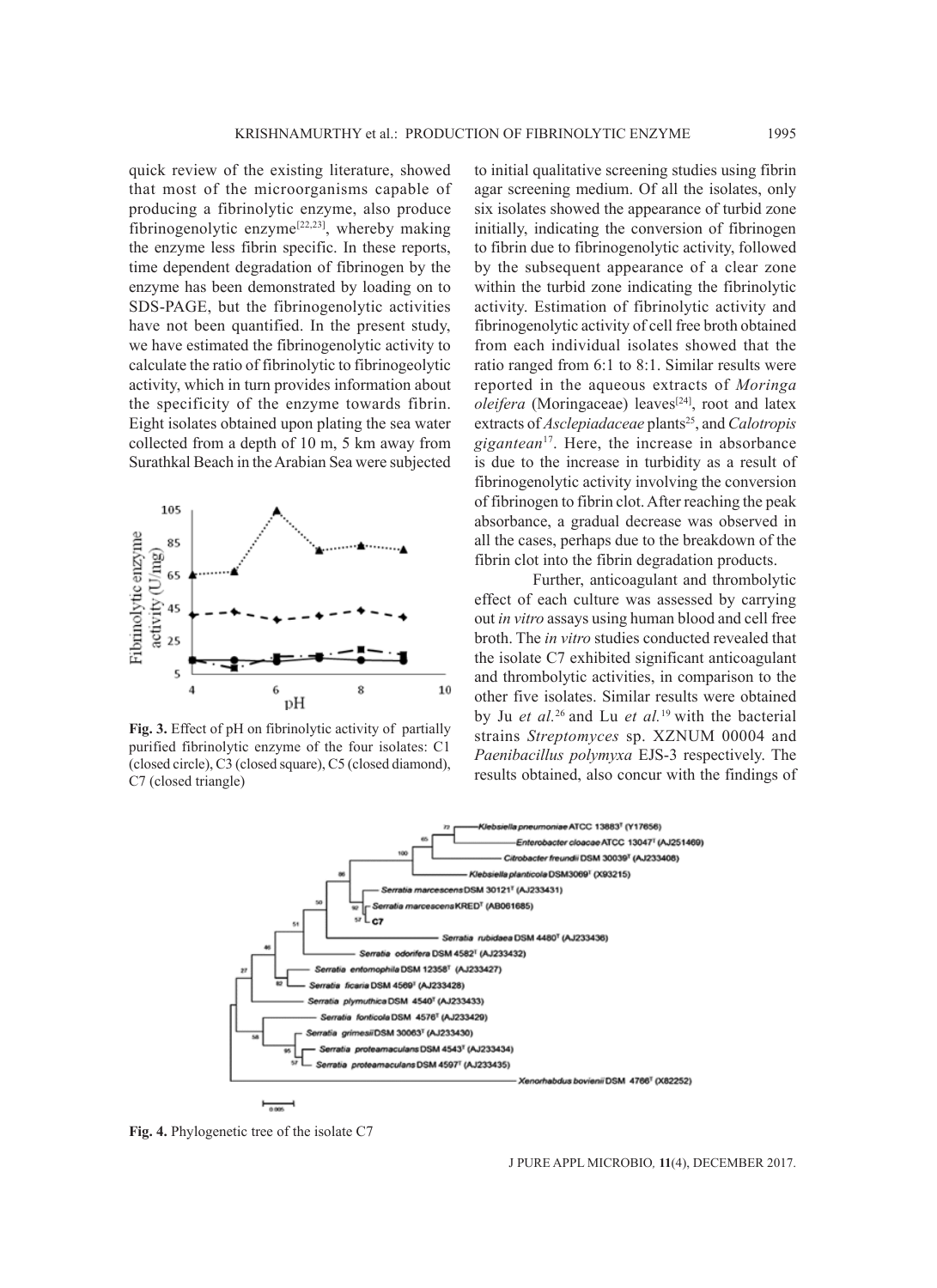Simkhada *et al.*[27]. They quoted that the fibrinolytic enzyme FP28, produced by a novel *Streptomyces* strain showed significant thrombolytic activity, in comparison to the saline and plasmin treated samples, wherein, the dispersed colour density of the sample treated with FP28, when measured spectrophotometrically (405 nm), was higher than that in the plasmin treated sample. Ratio of fibrinolytic to fibrinogenolytic activity, *in vitro* thrombolytic and anticoagulant activities, fibrinolytic activity upon partial purification, and enzyme activity at physiological range of pH of the isolates were determined. The isolate C7 showed superior performance in every aspect and hence was chosen for further studies.

16S rRNA gene sequencing revealed that the chosen marine organism C7 is *Serratia marcescens* subsp. *sakuensis. Serratia marcescens*  is a gram-negative bacterium, facultative anaerobe belonging to the family Enterobacteriaceae. It is a widely distributed saprophytic bacterium<sup>[28]</sup>. *Serratia marcescens* has long been studied for the production of enzyme Serratiopeptidase, one of the most widely used nonsteroidal anti-inflammatory drugs. The enzyme Serratiopeptidase, is a

multifunctional enzyme with potent fibrinolytic activity in addition to its anti-inflammatory, caesinolytic and gelatinolytic properties and is primarily administered as a nonsteroidal antiinflammatory drug<sup>[29]</sup>. In view of unavailability of reports exploiting the fibrinolytic activity of proteolytic enzymes of *Serratia* spp., particularly marine *Serratia marcescens* subsp. *sakuensis*, the present work becomes novel. Medium optimisation experiments using Plackett-Burman design and subsequent one factor experiments showed that the chosen organism (*Serratia marcescens* subsp. *sakuensis*) has a high requirement for nitrogen and the presence or absence of a carbon source in the medium has minimal effect on the fibrinolytic enzyme production. This could be explained by the fact that marine microbial communities utilise the sinking organic carbon as an energy source, because often such microbes are found in nitrogen limiting conditions, hence they prefer a nitrogen rich environment for their growth[30]. Deepak *et al.*[31] showed that only peptone had a significant effect on nattokinase production as compared to the other medium components. Likewise, Liu *et al.*[32] had reported that nitrogen sources such as



**Fig. 5.** Effect of medium components using Plackett-Burman design A) Pareto chart (A-Dextrose, B-Galactose, C-Maltose, D-Yeast Extract, E-Soya Peptone, F- NaCl, G-  $K_2HPO_4$ , H-  $MgSO_4$ , J- CaCO<sub>3</sub>, K- FeSO<sub>4</sub>, L-Sea water)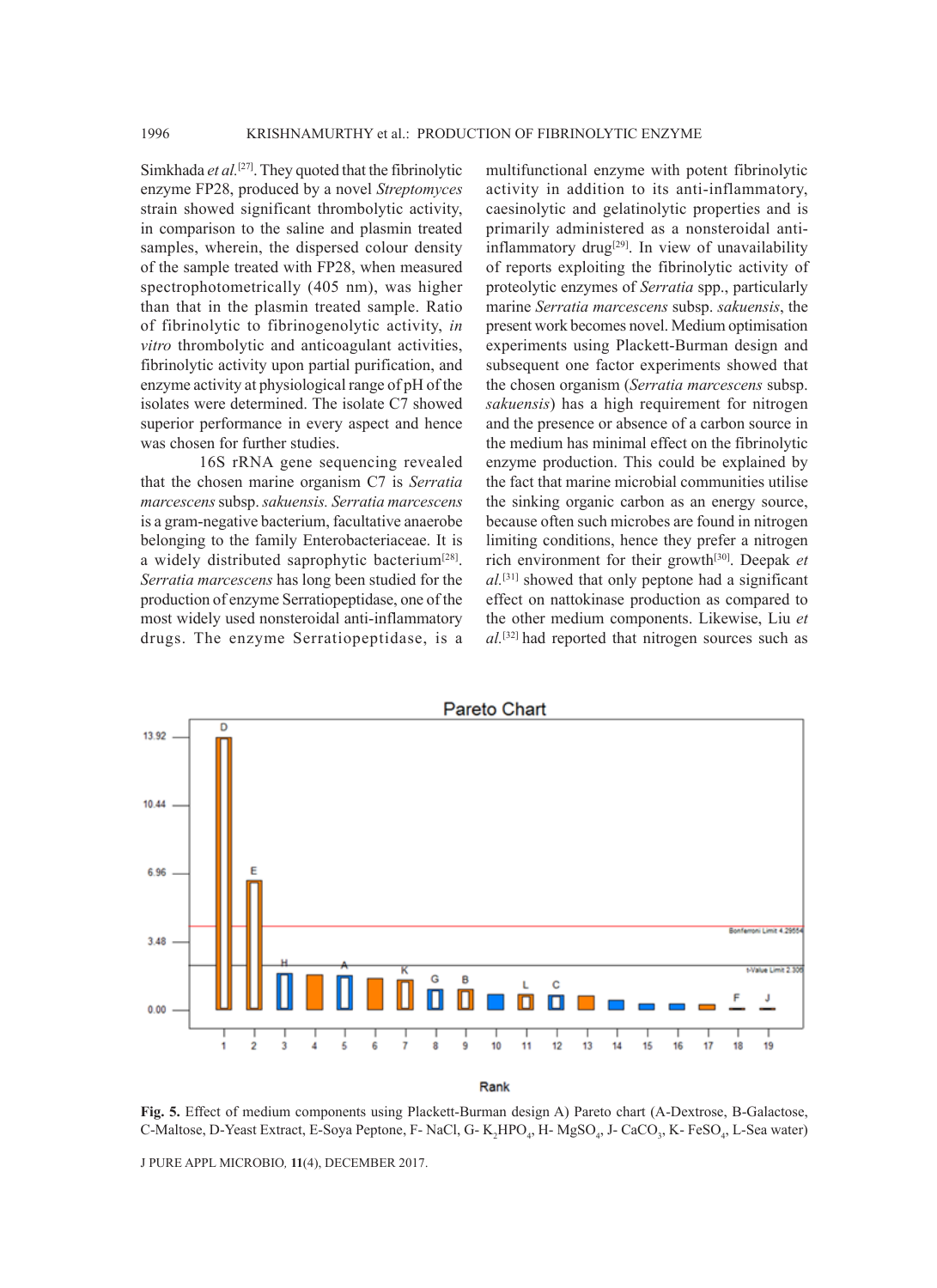soya peptone and yeast extract had a significant effect on nattokinase production. Our results were consistent with the reported literature.

**CONCLUSION**

In conclusion, seawater could be an excellent source for novel marine microorganisms capable of producing fibrinolytic enzymes. Through a well-designed screening strategy, we could quickly zeroed in on an isolate which was producing fibrinolytic enzyme with desirable attributes such as high specific fibrinolytic activity, higher ratio of fibrinolytic to fibrinogenolytic activity, activity at the physiological pH range, significant anticoagulant and thrombolytic effects *in vitro*. Using statistical tools in combination with conventional strategies, medium was optimised. The optimised medium gave an enzyme production of 487.29 U/mL, which was a 2.5 fold increase compared to unoptimised medium. Further, enzyme purification, characterization, and *in vivo* studies are being carried out to ascertain its immunogenicity and effectiveness as a therapeutic drug.

# **ACKNOWLEDGMENTS**

Ms. Anusha Krishnamurthy is supported by scholarship for doctoral course by the National Institute of Technology Karnataka (NITK) Surathkal, Karnataka, India. We thank the volunteers for providing blood for the *in vitro* experiments.

#### **REFERENCES**

- 1. Bhardwaj, S., Angayarkanni, J. Streptokinase production from *Streptococcus dysgalactiae* subsp. *equisimilis* SK-6 in the presence of surfactants, growth factors and trace elements. *3 Biotech*, 2015; (2): 187–193.
- 2. Kotb, E. Activity assessment of microbial fibrinolytic enzymes. *Applied Microbiology and Biotechnology*, 2013; **97**(15): 6647-6665.
- 3. Holden, R. W. Plasminogen activators: pharmacology and therapy. *Radiology*, 1990; **174**: 993-1001.
- 4. Blann, A. D., Landray, M. J., Lip, G. Y. An overview of antithrombotic therapy. *British Medical Journal*, 2002; **325**(7367): 762-765.
- 5. Turpie, A. G., Chin, B. S., Lip, G. Y. Venous

thromboembolism: treatment strategies. *British Medical Journal*, 2002; **325**: 945-950.

- 6. Moon, S. M., Kim, J. S., Kim, H. J., Choi, M. S., Park, B. R., Kim, S. G., Ahn, H., Chun, H. S., Shin, Y. K., Kim, J. J., Kim, D. K., Lee, S. Y., Seo, Y. W., Kim, Y. H., Kim, C. S. Purification and characterisation of a novel fibrinolytic á chymotrypsin like serine metalloprotease from the edible mushroom, *Lyophyllum shimeji*. *Journal of Bioscience and Bioengineering*, 2014; **117**(5): 544-550.
- 7. Prihanto, A. A., Darius, Firdaus, M. Proteolytic and Fibrinolytic Activities of Halophilic Lactic Acid Bacteria From Two Indonesian Fermented Foods. *Journal of Microbiology, Biotechnology and Food Sciences*, 2013; **2**(5): 2291-2293.
- 8. Chitte, R. R., Dey, S. Potent fibrinolytic enzyme from a thermophilic *Streptomyces megasporus* strain SD5. *Letters in Applied Microbiology*, 2000; **31**(6): 405-410.
- 9. Solingen, P., Dean, V. M., Wilhelmus, A. H. K., Chirstopher, B., Robertus, B., Scott, D. P., Brian, E. J. A novel *Streptomyces* isolated from an East African Soda Lake. *Extremophiles*, 2001; **5**(5): 333-341.
- 10. Mayer, A., Hamann, M. Marine Pharmacology in 2000: Marine Compounds Antituberculosis, and Antiviral Activities; Affecting the Cardiovascular, Immune, and Nervous Systems and other Miscellaneous Mechanisms of Action. *Marine Biotechnology*, 2004; **6**(1): 37-52.
- 11. Agrebi, R., Haddar, A., Hmidet, N., Jellouli, K., Manni, L., Nasri, M. BSF1 fibrinolytic enzyme from a marine bacterium *Bacillus subtilis* A26: Purification, biochemical and molecular characterisation. *Process Biochemistry*, 2009; **44**(11): 1252-1259.
- 12. Mahajan, P., Nayak, S., Lele, S. Fibrinolytic enzyme from newly isolated marine bacterium *Bacillus subtilis* ICTF-1: Media optimisation, purification and characterisation. *Journal of Bioscience and Bioengineering*, 2012; **113**(3): 307-314.
- 13. Huang, S., Pan, S., Chen, G., Huang, S., Zhang, Z., Li, Y., Liang, Z. Biochemical characteristics of a fibrinolytic enzyme purified from a marine bacterium, *Bacillus subtilis* HQS-3. *International Journal of Biological Macromolecules*, 2013; **62**: 124-130.
- 14. Sharkova, T., Kurakov, A., Osmolovskiy, A., Matveeva, E. O., Kreyer, V. G., Baranova, N. A., Egorov, N. S. Screening of producers of proteinases with fibrinolytic and collagenolytic activities among Micromycetes. *Microbiology*, 2015; **84**(3): 359-364.
- 15. Das, S., Lyla, P. S., Khan, S. A. Marine microbial